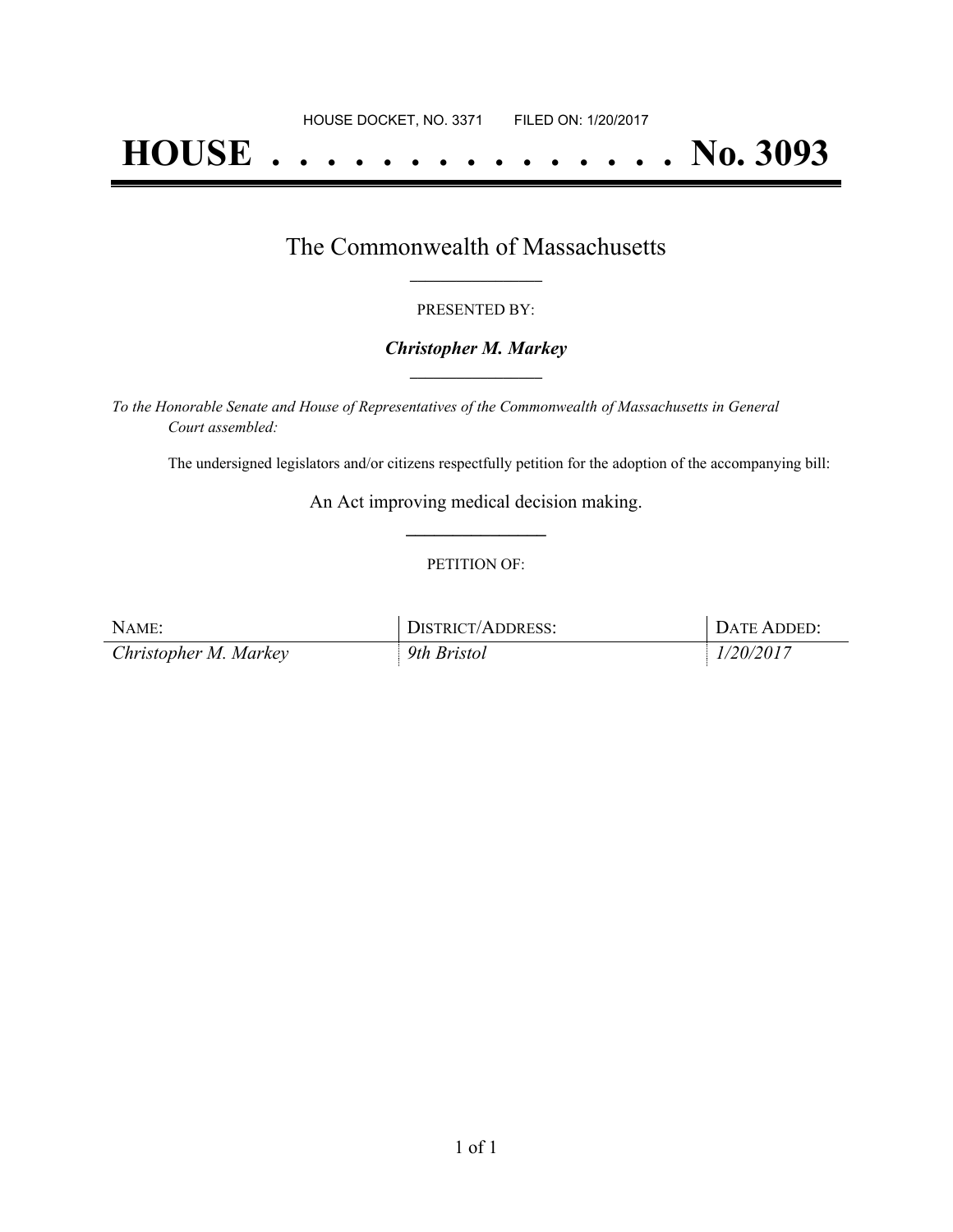# HOUSE DOCKET, NO. 3371 FILED ON: 1/20/2017 **HOUSE . . . . . . . . . . . . . . . No. 3093**

By Mr. Markey of Dartmouth, a petition (accompanied by bill, House, No. 3093) of Christopher M. Markey relative to health care decisions during periods of incapacity. The Judiciary.

## The Commonwealth of Massachusetts

**In the One Hundred and Ninetieth General Court (2017-2018) \_\_\_\_\_\_\_\_\_\_\_\_\_\_\_**

**\_\_\_\_\_\_\_\_\_\_\_\_\_\_\_**

An Act improving medical decision making.

Be it enacted by the Senate and House of Representatives in General Court assembled, and by the authority *of the same, as follows:*

| Section 1. Purpose: |  |
|---------------------|--|
|                     |  |

2 The legislature hereby finds and declares that

 A. The Commonwealth of Massachusetts recognizes the fundamental right of an adult to determine the nature and extent of health care the individual will receive, including treatment provided during periods of incapacity. While all persons have a right to make a written directive, not all take advantage of that right, and it is the purpose of the surrogacy provisions of this chapter to ensure that health care decisions can be made in a timely manner by a person's next of kin, friend or other qualified individual without involving court action. This chapter specifies a process to establish a surrogate decision-maker when there is no valid advance directive or a guardian, as defined in c. 190B § 5-101, to make health care decisions.

11 Section 2. Definitions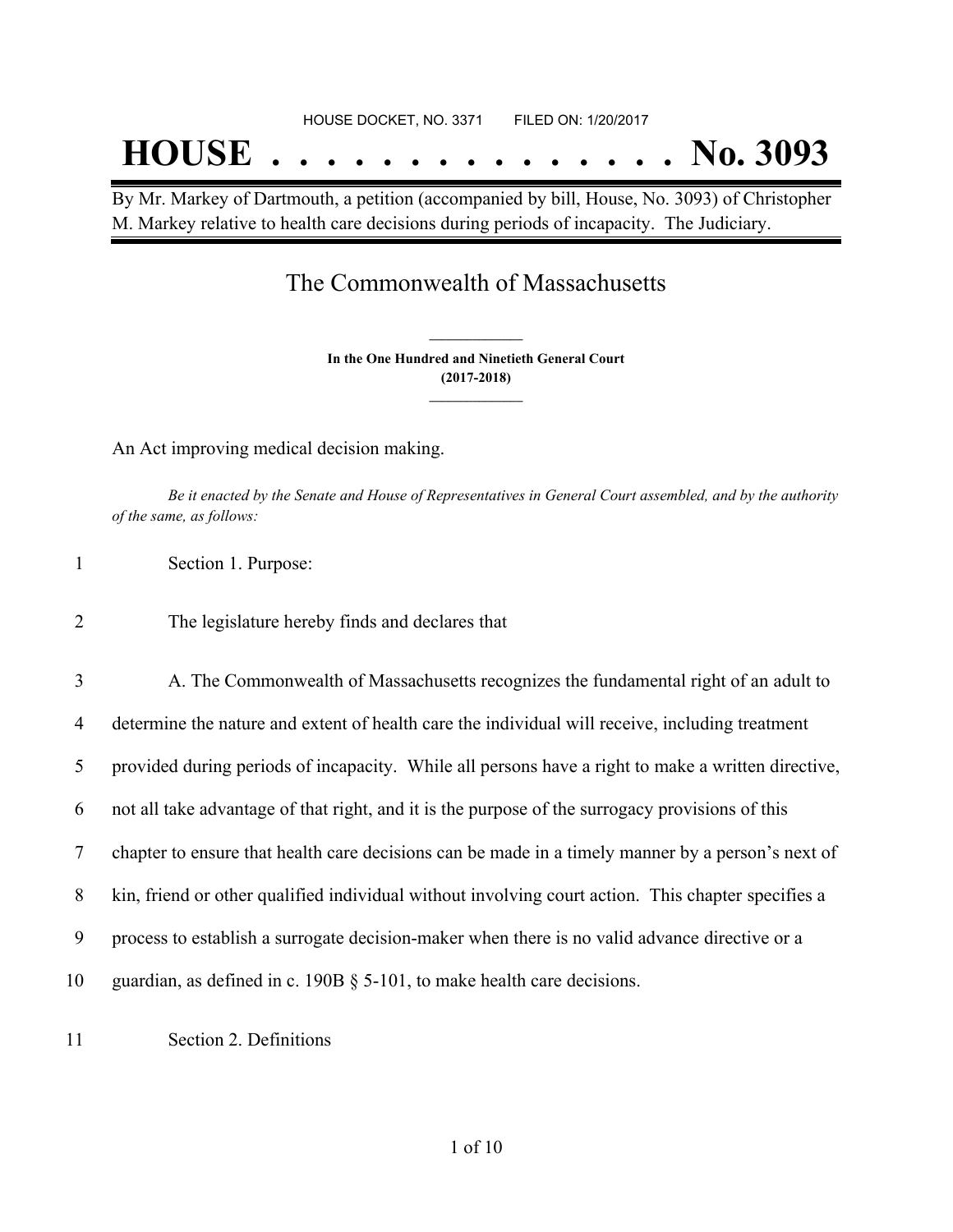Chapter 201D of the General Laws is hereby amended by inserting in Section 1 the following:

14 (1)(a) "Available", that a person is not "unavailable". A person is unavailable if (i) the person's existence is not known, or (ii) the person has not been able to be contacted by telephone or mail, or (iii) the person lacks decisional capacity, refuses to accept the office of surrogate, or is unwilling to respond in a manner that indicates an informed choice among the treatment matters at issue.

 (1)(b) "Attending physician", a licensed physician in Massachusetts selected by or assigned to the person and who has primary responsibility for treatment and care of the person. If more than one physician shares that responsibility, the physician most familiar with the person's status and condition may act as the attending physician under this Act.

 (1)(c) "Incapacitated person" a person is incapacitated for decision-making regarding his or her health care if the person is unable to understand the nature and consequences of proposed medical treatment, including its risks and benefits, or is unable to express a preference regarding the treatment.

 (1)(d) "Qualified individual" shall be an adult who has exhibited special care and concern for the person, who is familiar with the person's personal values, who is reasonably available and who is willing to serve.

Section 3. Surrogate Decision Making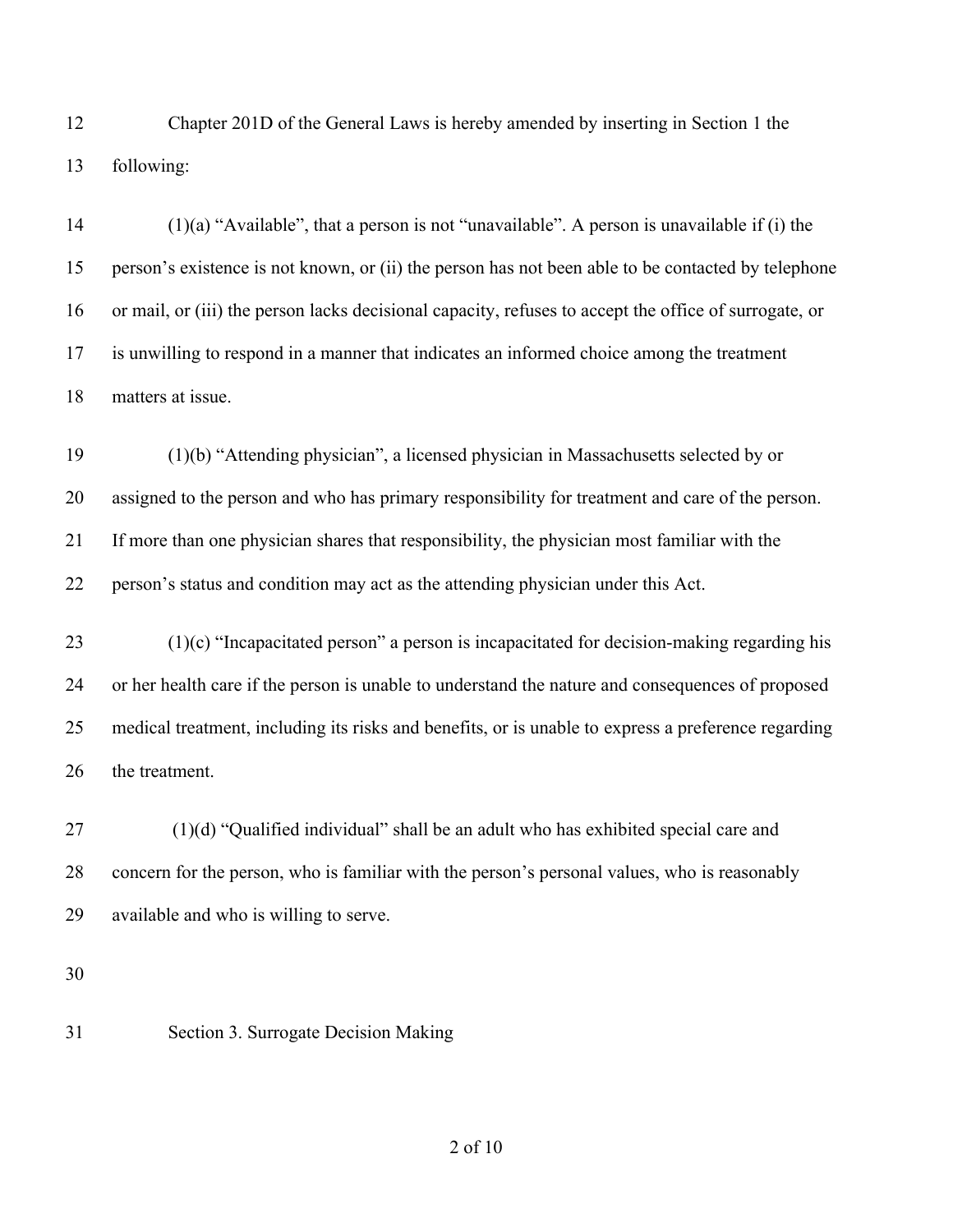Chapter 201D of the General Laws is hereby amended by adding a new section 18, Surrogacy:

 1. Applicability- This Section applies to "incapacitated persons" as defined in subsection 2 of this Act. This Section does not apply to instances in which the person has an operative and unrevoked Health Care Proxy under this Chapter 201D, or has an operative Medical Order for Life Sustaining Treatment ("MOLST") form and the person's conditions falls within the coverage of the health care proxy and/or MOLST form. In those instances, the Health Care Proxy or MOLST form shall be given effect according to its terms.

 2. Decisions concerning medical treatment on behalf of a person without decisional capacity are lawful, without resort to the courts or legal process, if a person does not have a condition subject to GL 190B Section 5-306A (Substituted Judgment) and if decisions are made in accordance with one of the following paragraphs of this subsection and otherwise meets the requirements of this Section. A surrogate decision maker appointed pursuant to this Section has authority to make decisions regarding transfers and/or admission to a nursing facility. A surrogate decision maker appointed pursuant to this Section shall not have the authority to admit or commit a patient without decisional capacity to an inpatient mental health facility as defined in the regulations of the Department of Mental Health.

 3. Court appointed guardianship for incapacitated persons, pursuant to GL 190B, remains a valid means of establishing a medical decision-maker.

 4. Decisions concerning medical treatment on behalf of an incapacitated person may be made by surrogates in the order of priority provided in Section 9 in consultation with the attending physician. A surrogate decision maker shall make decisions for the person conforming

of 10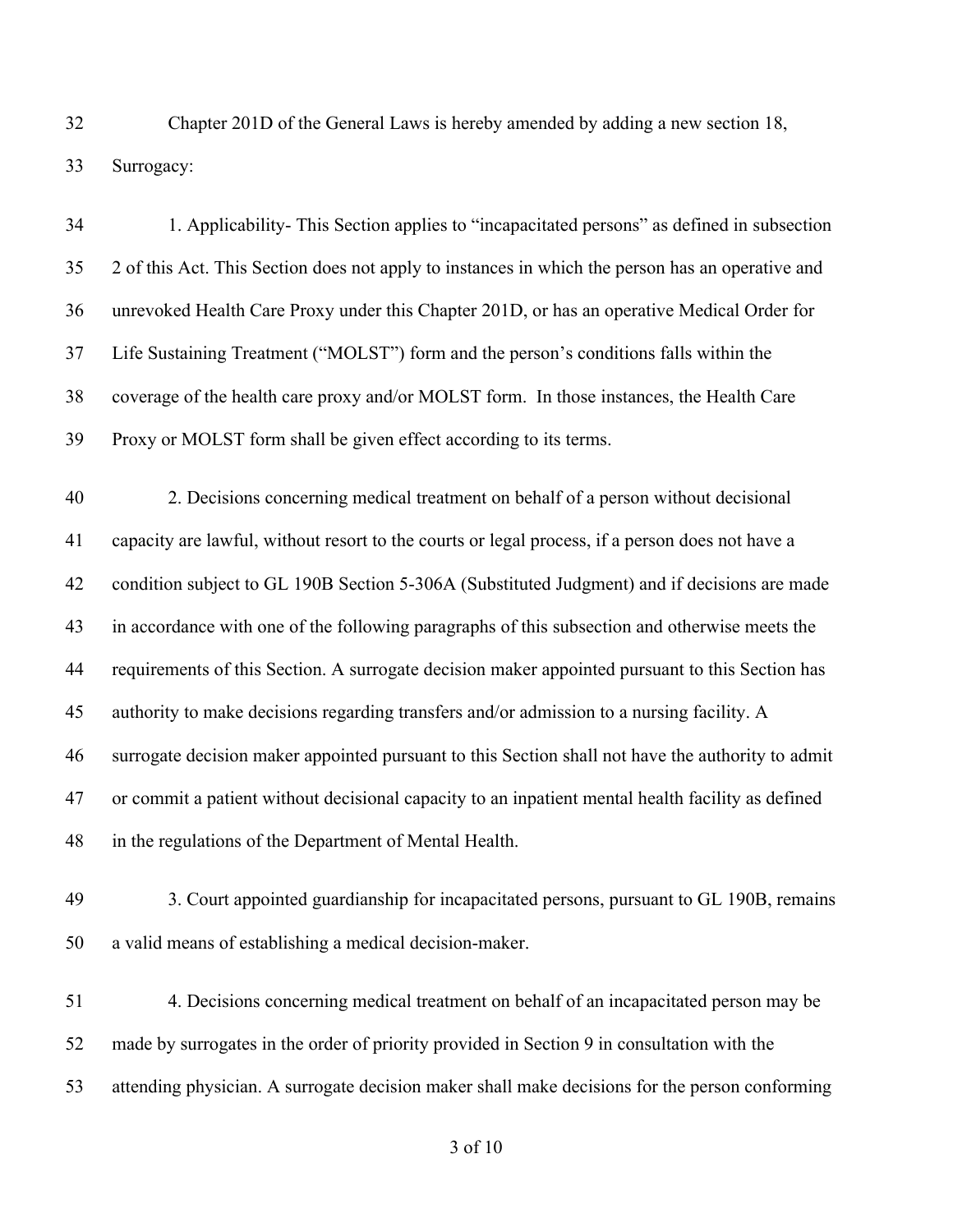as closely as possible to what the person would have done or intended under the circumstances, taking into account evidence that includes, but is not limited to, the person's philosophical, religious and moral beliefs and ethical values relative to the purpose of life, sickness, medical procedures, suffering and death. Where possible, the surrogate shall determine how the person would have weighed the burdens and benefits of initiating recommended medical treatment against the burdens and benefits of refusing treatment. In the event an unrevoked health care proxy is no longer valid due to a technical deficiency or is not applicable to the person's condition, that document may be used as evidence of a person's wishes. If the person's wishes are unknown and remain unknown after reasonable efforts to discern them, the decision shall be made on the basis of the person's best interests as determined by the surrogate decision maker. In determining the person's best interests, the surrogate shall weigh the burdens on and benefits to the person of initiating recommended medical treatment against the burdens and benefits of refusing treatment and shall take into account any other information, including the views of family and friends, that the surrogate decision maker believes the person would have considered if able to act for herself or himself.

 5. For purposes of this Section, a person lacks capacity to make a decision regarding his or her health care if the person is unable to understand the nature and consequences of a proposed medical treatment, including its risks and benefits, or is unable to express a preference regarding the treatment To make the determination regarding capacity, the physician shall interview the person, review the person's medical records, and consult with skilled nursing or intermediate care facilities as appropriate. The physician may also interview individuals having recent care and custody of the person, as well as family members and friends of the person, if any have been identified.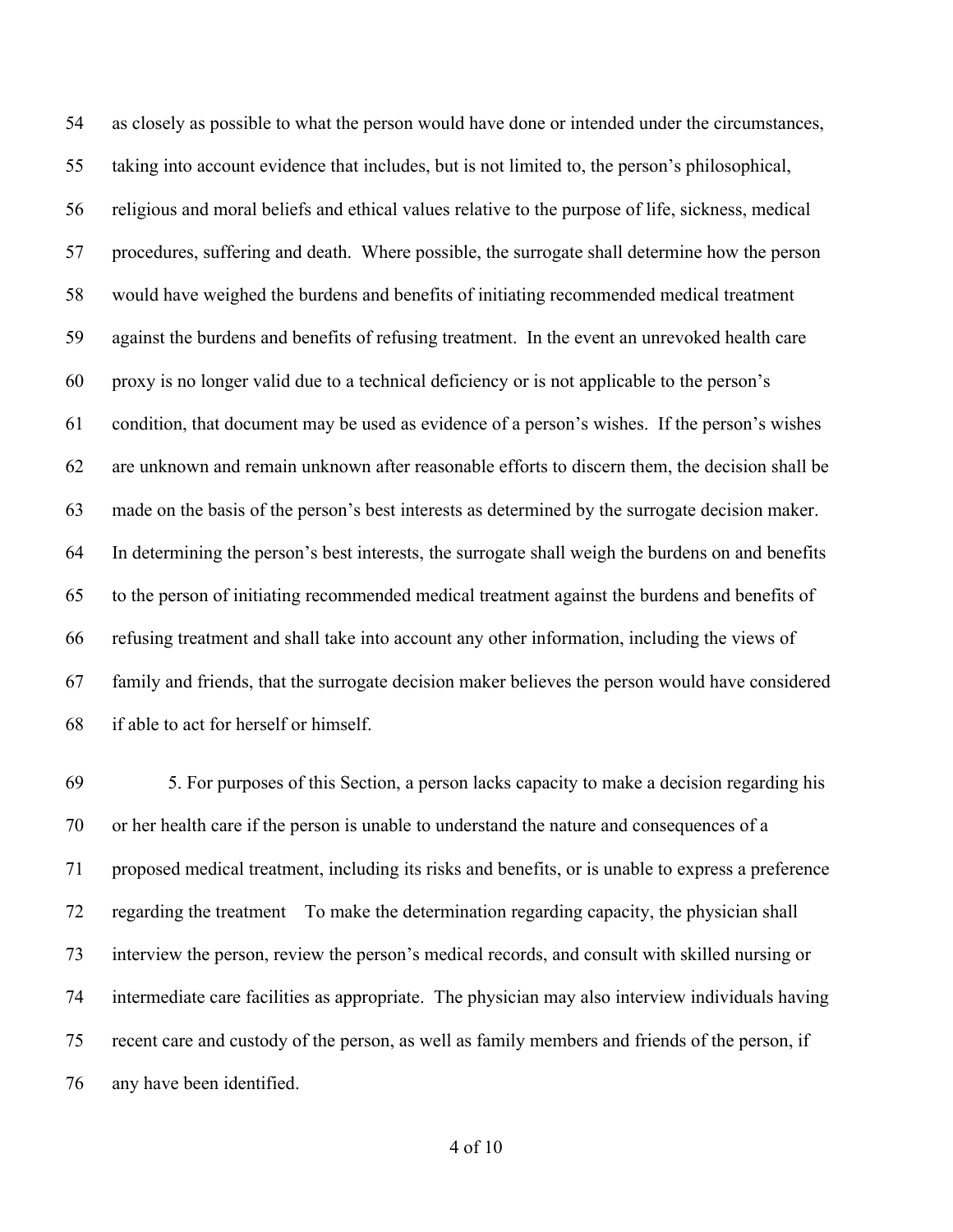6. When a person becomes an incapacitated person, the health care provider must make a reasonable inquiry as to the availability and authority of a health care proxy. When no health care proxy is available, the health care provider shall make a reasonable inquiry as to the availability of possible surrogates listed in items (A) through (E) of Subsection 9. For purposes of this Section, a reasonable inquiry includes, but is not limited to, identifying a member of the person's family or other health care agent by examining the person's personal effects or medical records. If one or more family members or health care agents or alternate health care agents are identified, the health care provider shall attempt to contact them. No person shall be liable for civil damages or subject to professional discipline based on a claim of violating a person's right to confidentiality as a result of making a reasonable inquiry as to the availability of a person's family member or health care agent or alternate health care agent except for willful or wanton misconduct.

 7. The person's surrogate shall be an adult who has exhibited special care and concern for the person, who is familiar with the person's personal values, who is reasonably available, and who is willing to serve.

 8. A health care provider shall require an individual claiming the right to act as surrogate for the person to provide a written declaration under penalty of perjury, stating facts and circumstance reasonably sufficient to establish the claimed authority.

 9. Consideration may be given, in order of descending preference for serve as a surrogate, to:

97 A. The person's spouse, unless legally separated;

98 B. The person's adult child;

of 10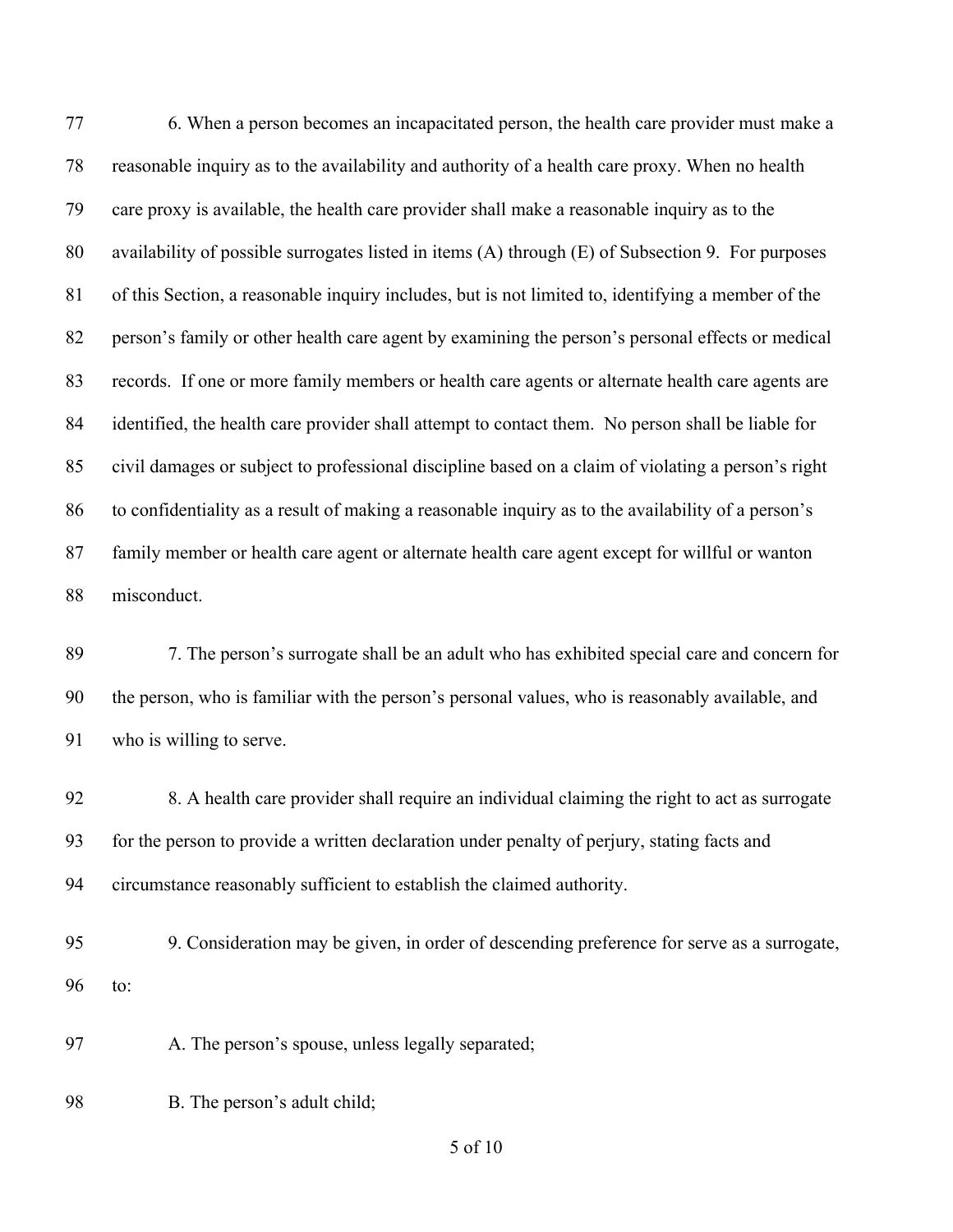| 100        | D. The person's adult sibling;                                                                                                                                                               |
|------------|----------------------------------------------------------------------------------------------------------------------------------------------------------------------------------------------|
| 101        | E. Any other adult who satisfies the requirement of subdivision 7.                                                                                                                           |
| 102        |                                                                                                                                                                                              |
| 103        | 10. Where there are multiple possible surrogate decision makers at the same priority                                                                                                         |
| 104        | level, the attending physician or the advanced practice nurse practitioner shall, after a reasonable                                                                                         |
| 105        | inquiry, select as the surrogate the person who reasonably appears to be best qualified. The                                                                                                 |
| 106        | following criteria shall be considered in the determination of the person best qualified to serve as                                                                                         |
| 107        | the surrogate:                                                                                                                                                                               |
| 108<br>109 | a. Whether the proposed surrogate reasonably appears to be better able to make decisions<br>either in accordance with the known wishes of the person or in accordance with the person's best |
| 110        | interests;                                                                                                                                                                                   |
| 111        | b. The proposed surrogate's regular contact with the person prior to and during the                                                                                                          |
| 112        | incapacitating illness;                                                                                                                                                                      |
| 113        | c. The proposed surrogate's demonstrated care and concern;                                                                                                                                   |
| 114        | d. The proposed surrogate's availability to visit the incapacitated person during his or her                                                                                                 |
| 115        | illness; and                                                                                                                                                                                 |
| 116        | e. The proposed surrogate's availability to engage in face-to-face contact with health care                                                                                                  |
| 117        | providers for the purpose of fully participating in the decision-making process                                                                                                              |
| 118        |                                                                                                                                                                                              |

C. The person's parent;

## of 10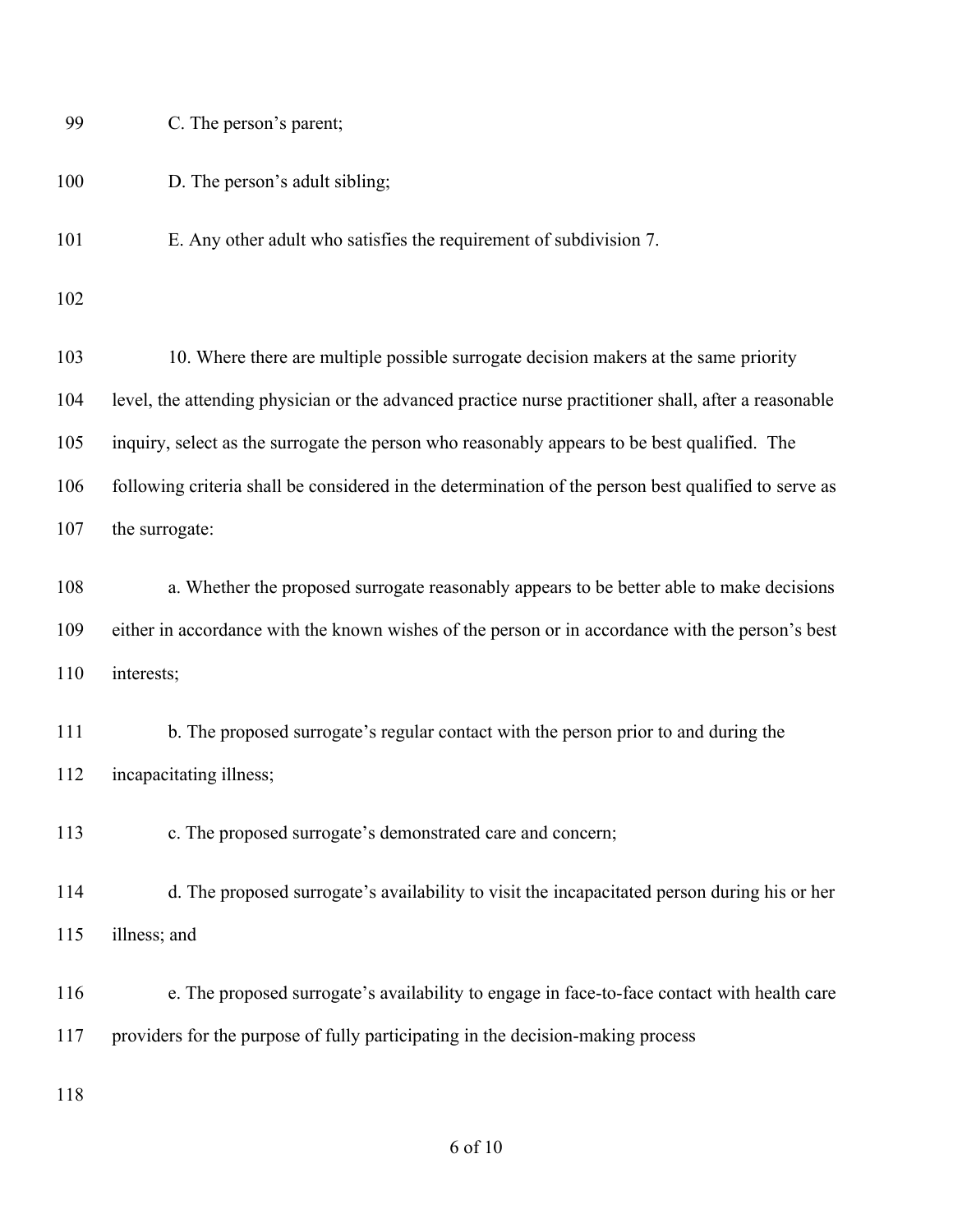119 11. The attending physician may select a proposed surrogate who is ranked lower in priority if, in his or her judgment, that individual is best qualified, as described in subsection 10, to serve as the incapacitated person's surrogate. The attending physician shall document in the incapacitated person's medical records his or her reasons for selecting a surrogate in exception to the priority order provided in subsection (9) of this Section.

 12. In the event of a challenge, there shall be a rebuttable presumption that the selection of the surrogate was valid. Any person who challenges the selection shall have the burden of proving the invalidity of that selection.

 13. The following persons may not serve as a surrogate: (i) No person who is the subject of a protective order or other court order that directs that person to avoid contact with the person shall be eligible to serve as the person's surrogate. (ii) No person shall be identified as surrogate over the express objection of the person, and a surrogacy shall terminate if at any time a person for whom a surrogate has been appointed expresses objection to the continuation of the surrogacy. (iii) A treating health care provider of the person who is incapacitated; (iv) an employee of a treating health care provider not related to the person who is incapacitated; (v) an owner, operator or administrator of a health care facility serving the person who is not related to the person who is incapacitated; or (6) any person who is an employee of an owner, operator or administrator of a health care facility serving the person who is incapacitated who is not related to that person.

 14. Unless the principal regains health decision-making capacity, or specifies a shorter period, a surrogate designation under this Section is effective only during the episode of treatment or illness when the surrogate decision is made, or for 90 days, which period is shorter.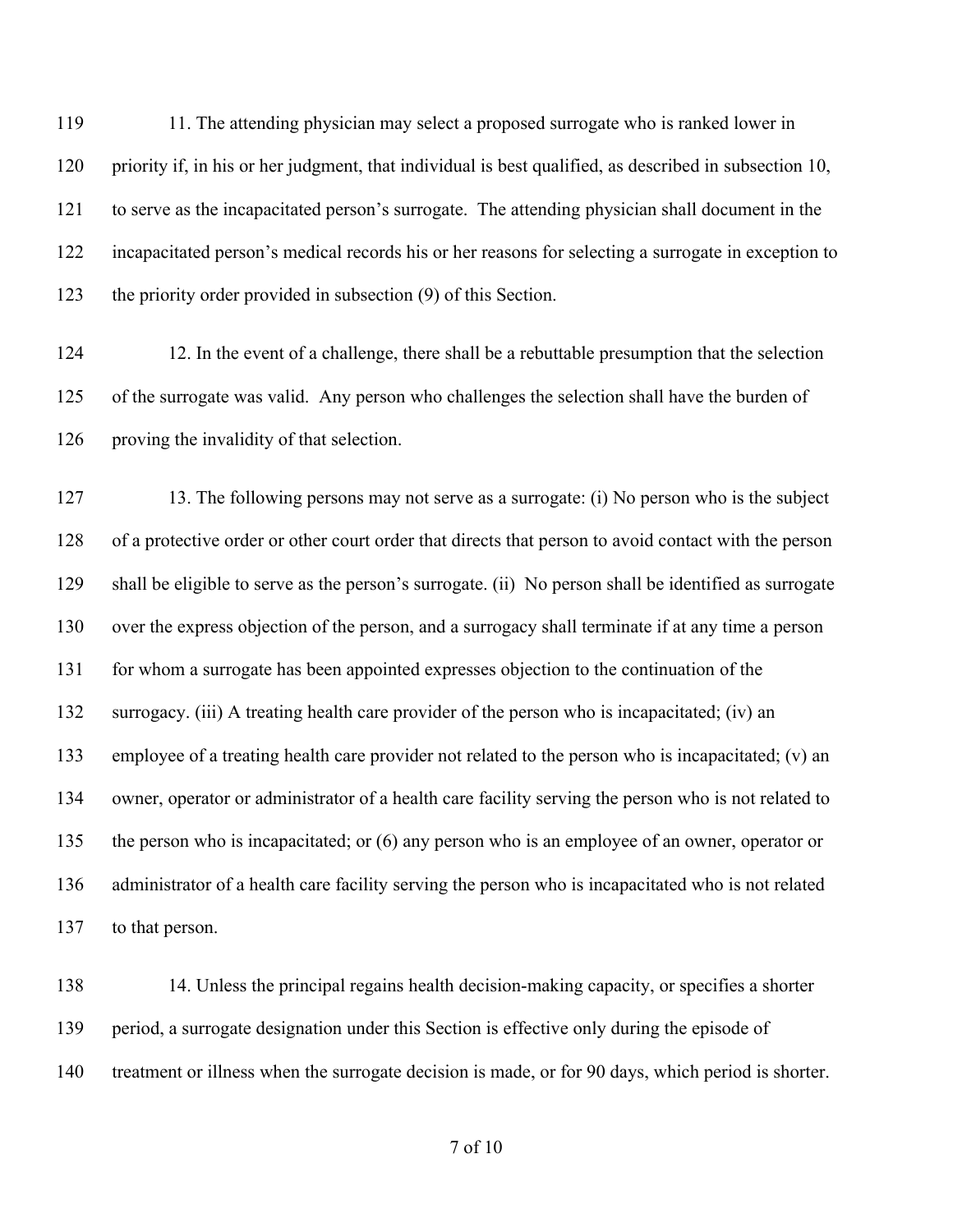15. After a surrogate has been identified, the name, address, telephone number, and relationship of that person to the person shall be recorded in the person's medical record.

 16. Any surrogate who becomes unavailable for any reason may be replaced by applying the provisions of Subsections 7 through 13 of this Section, in the same manner as for the initial choice of surrogate.

146 17. In the event an individual of a higher priority to an identified surrogate becomes available and willing to be the surrogate, the individual with higher priority may be identified by the attending physician if such identification satisfied the requirements of subsections 7 through 149 13 of this Section.

 18. The surrogate decision maker shall have the same right as the person to receive medical information and medical records and consent to disclosure.

 19. No physician shall be required to identify a surrogate, and may, in the event a surrogate has been identified, revoke the surrogacy if the surrogate is unwilling or unable to act.

 20. Every health care provider and other person (a "reliant") shall have the right to rely on any decision or direction by the surrogate decision maker (the "surrogate") that is not clearly contrary to this Section, to the same extent and with the same effect as though the decision or direction had been made or given by a person with decisional capacity. Any person dealing with the surrogate may presume in the absence of actual knowledge to the contrary that the acts of the surrogate conform to the provisions of this Section. A reliant will not be protected who has actual knowledge that the surrogate is not entitled to act or that any particular action or inaction is contrary to the provision of this Section.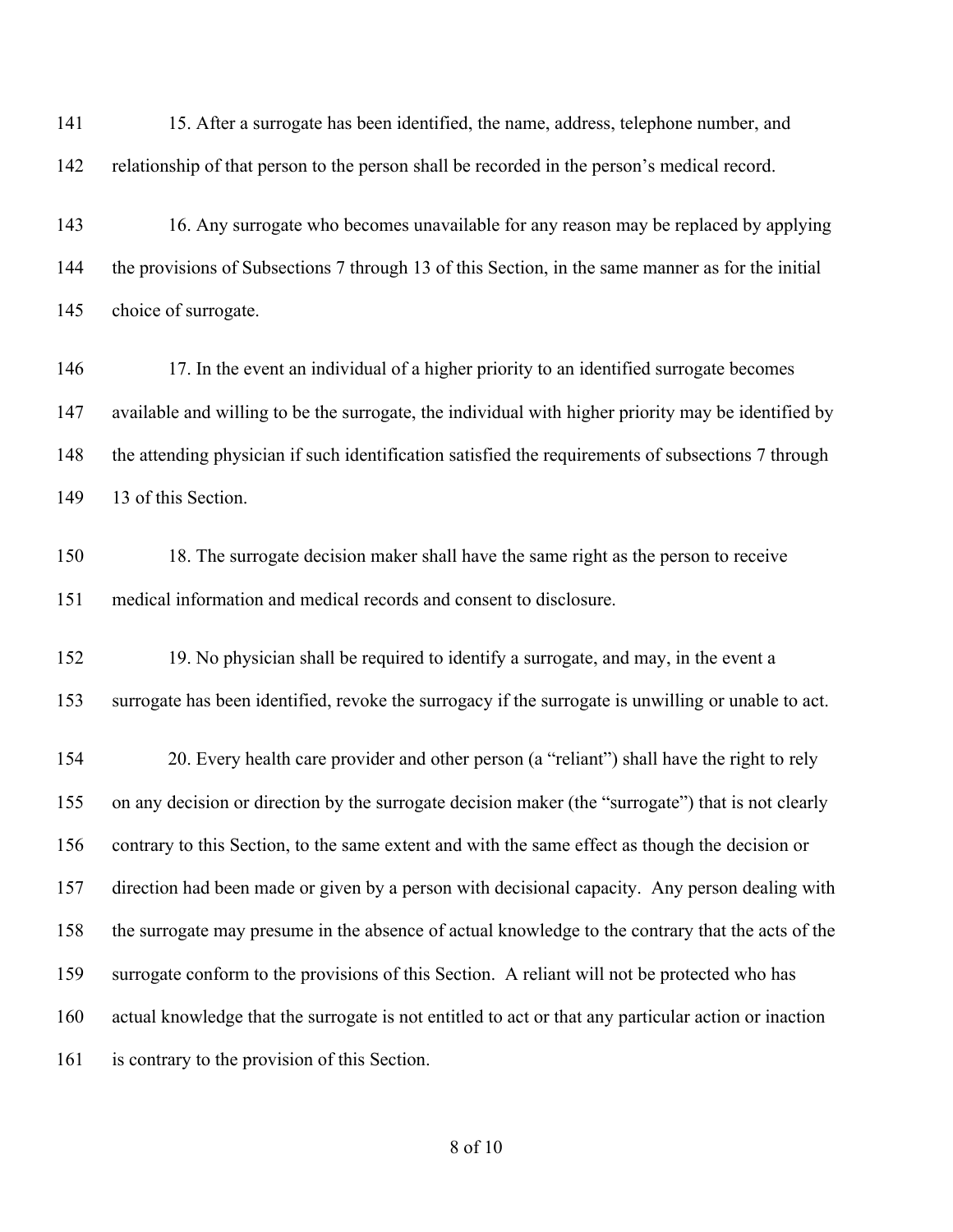21. A health care provider (a "provider) who relies on and carries out a surrogate's directions and who acts with due care in accordance with this Section shall not be subject to any claim based on lack of personal consent or to criminal prosecution or discipline for unprofessional conduct. Nothing in this Act shall be deemed to protect a provider from liability 166 for the provider's own negligence in the performance of the provider's duties in carrying out instructions of the surrogate, and nothing in this Act shall be deemed to alter the law of negligence as it applies to the acts of any surrogate or provider.

 22. A surrogate who acts or fails to act with due care and in accordance with the provision of this Act shall not be subject to criminal prosecution or any claim based upon lack of surrogate authority or failure to act. The surrogate shall not be liable merely because the surrogate may benefit from the act, has individual or conflicting interest in relations to the care and affairs of the person, or acts in a different manner with respect to the person and the surrogate's own care or interests.

175 23. The health care providers, staff, and/ or facility caring for the patient without decisional capacity, the conservator, members of the patient without decisional capacity's family, a close friend of the patient without decisional capacity, or the commissioner of public health may commence a special proceeding in a court of competent jurisdiction, with respect to any dispute arising under this chapter, including, but not limited to, a proceeding to:

 a. have the surrogate decision maker removed on the ground that the surrogate decision maker is not reasonably available, willing or competent to fulfill his or her obligations under this chapter or is acting in bad faith; or